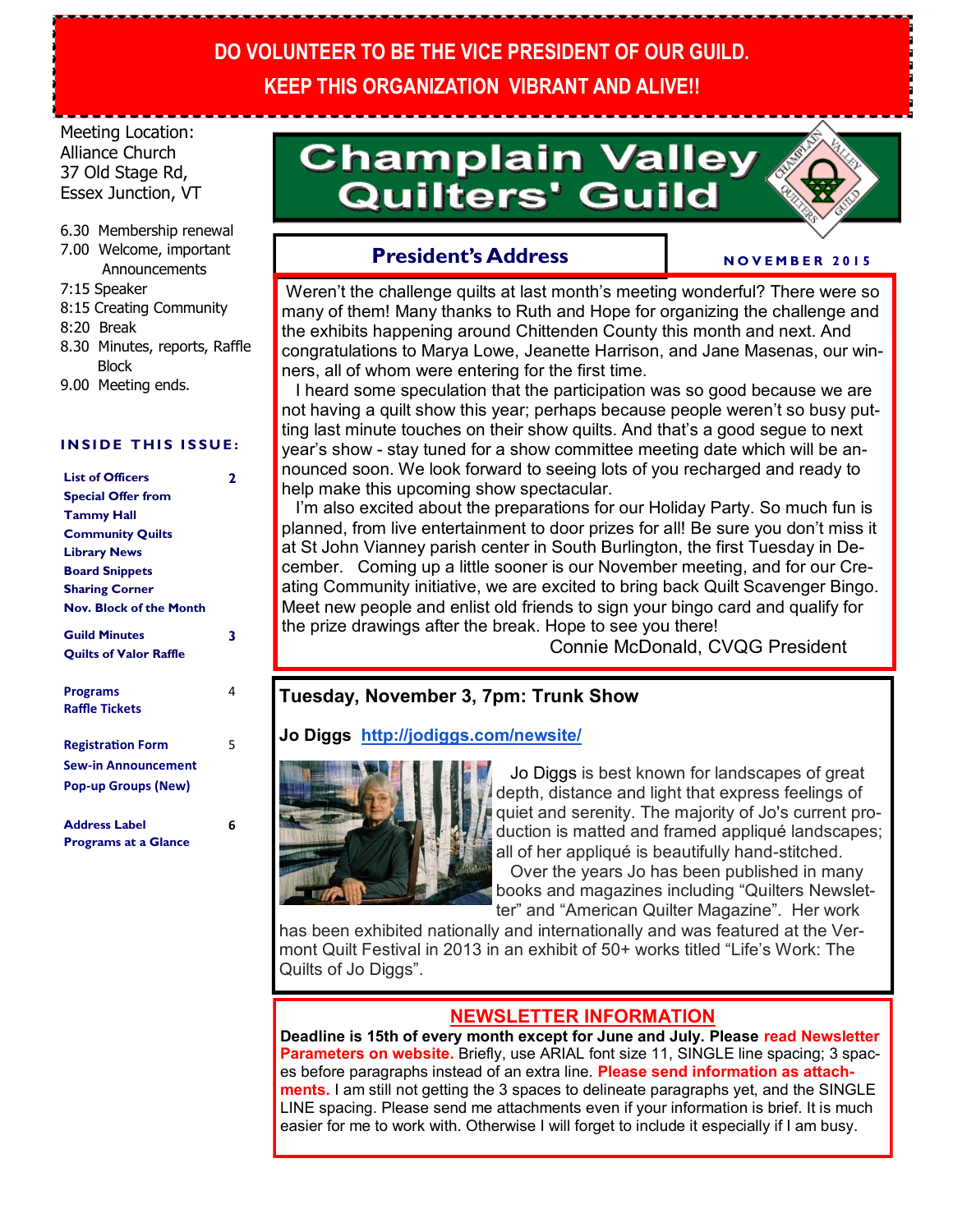## **P A G E 2 N O V E M B E R 2 0 1 5**

| 2015-2016 Officers & Committees<br>President - Connie McDonald<br>VP - Pat Marmillion<br>Past President-Marty DelNevo<br>Secretary - Barbara Carter<br>Treasurer - Adrian Garneau<br>Program Co-Chairs - Janet Brunet &<br>Pat Hechmer                                                                                                     | <b>SPECIAL OFFER FROM TAMMY HALL</b><br>888888<br>Need a quilt machine quilted? Contact Tammy Hall and benefit both you and<br>our guild. Tammy will donate 50% of her proceeds to the guild to help defray<br>our operating costs. This offer is open to both quilt guild members and their<br>friends. Please spread the word. Tammy can be reached at 802-881-9779.                                                                                                                                                                     |
|--------------------------------------------------------------------------------------------------------------------------------------------------------------------------------------------------------------------------------------------------------------------------------------------------------------------------------------------|--------------------------------------------------------------------------------------------------------------------------------------------------------------------------------------------------------------------------------------------------------------------------------------------------------------------------------------------------------------------------------------------------------------------------------------------------------------------------------------------------------------------------------------------|
| Membership: Carla White<br><b>Quilt Show Chairman: TBA</b><br>Quilt of Valor Rep: Andre Emmell<br>Librarian - Pam Farnsworth & Leah<br>Pastel<br>Community Quilts - Gail Babinger &<br><b>Carol Thurgate</b><br>Quilt Retreat - Teela Dufresne<br>Challenge Quilt-Hope Johnson & Ruth<br>Whitaker<br>Quilts of Valor Raffle - Joanne Guil- | <b>Community Quilts</b><br>Thank you to all the guild members who brought quilts for us to distribute in Oc-<br>tober. We are always impressed with the beautiful quilts our members make.<br>As those of you who have delivered quilts know, the recipients are always hap-<br>py to receive them.<br>Thank you to everyone who attended our Community Quilts Workshop on Sat-<br>urday, October 10. We had a great time and started some quilt tops for Janet<br>Jaffe's Barre project.<br>Carol Thurgate, Sandi Hardy and Gail Babinger |
| lemette & Hope Johnson<br>Photographer - Linda Lane<br>Historian - Joanne Guillemette<br>Rack Rentals - Adrian Garneau & Linda<br>Lees<br>Raffle Blocks - Michele Cummings and<br><b>Heather Bosen</b>                                                                                                                                     | <b>Library News!</b><br>We have 6 new wheeled crates for storing and transporting books.<br>If you are a crate volunteer, please be sure to bring your crate(s) to the No-<br>vember meeting, so we can put the new crates into service and make all crates<br>lighter. Thanks for helping keep the Guild Library available.<br>Pam and Leah                                                                                                                                                                                               |
| Info Booth - Pam Farnsworth<br><b>Bus Trips-Jeannette Harrison</b><br>Green Mountain Rep - Mitzi Oakes &<br><b>Marty DelNevo</b><br>Sunshine - Sue Rivers<br>Newsletter-Esther Nui<br>Webmaster: Marty DelNevo<br>Publicity-Heather Bosen<br>Hospitality-Kathy Kenney                                                                      | <b>October Board Snippets</b><br>The following items were discussed.<br>*******the drop in paid memberships<br>****** the program for the December Holiday Party<br>******names of possible members to fill the positions of President Elect, Pro-<br>gram co chars, and raffle quilt manager<br>******creating community ideas                                                                                                                                                                                                            |

\*\*\*\*\*\*guidelines for the new position of publicity chair, facebook and website managers and setting up a facebook group \*\*\*\*\*\*getting information to new members

\*\*\*\*\*\*number of print newsletters being sent out

Barbara Carter

## **Sharing Corner**

 Craftsy Classes: Interested in taking on-line quilting classes from some of the world's best instructors at a reasonable cost? Check out [http://www.craftsy.com/.](http://www.craftsy.com/) Not only quilting, but other crafts from cake decorating to woodworking. If you sign up for the newsletter, you will receive notifications of new classes and special promotions.

Some of us enjoyed a couple amazing workshops with Jacquie Gering in October. If you were unable to take her workshops, you might be interested in taking one of her Craftsy classes. If you would like to sign up with a group of friends, go to Jacquie's website and she will offer a group discount. Janet Brunet

## **NOVEMBER BLOCK OF THE MONTH**

Next on the agenda for November is an easy block in traditional Christmas colors.

This pattern can be found at <http://www.quilterscache.com/S/SquaresUponSquaresBlock.html>

Please use Reds, Greens and Bright Whites. It should measure 12.5 x 12.5 when you are done. Have Fun . See website for information as well.

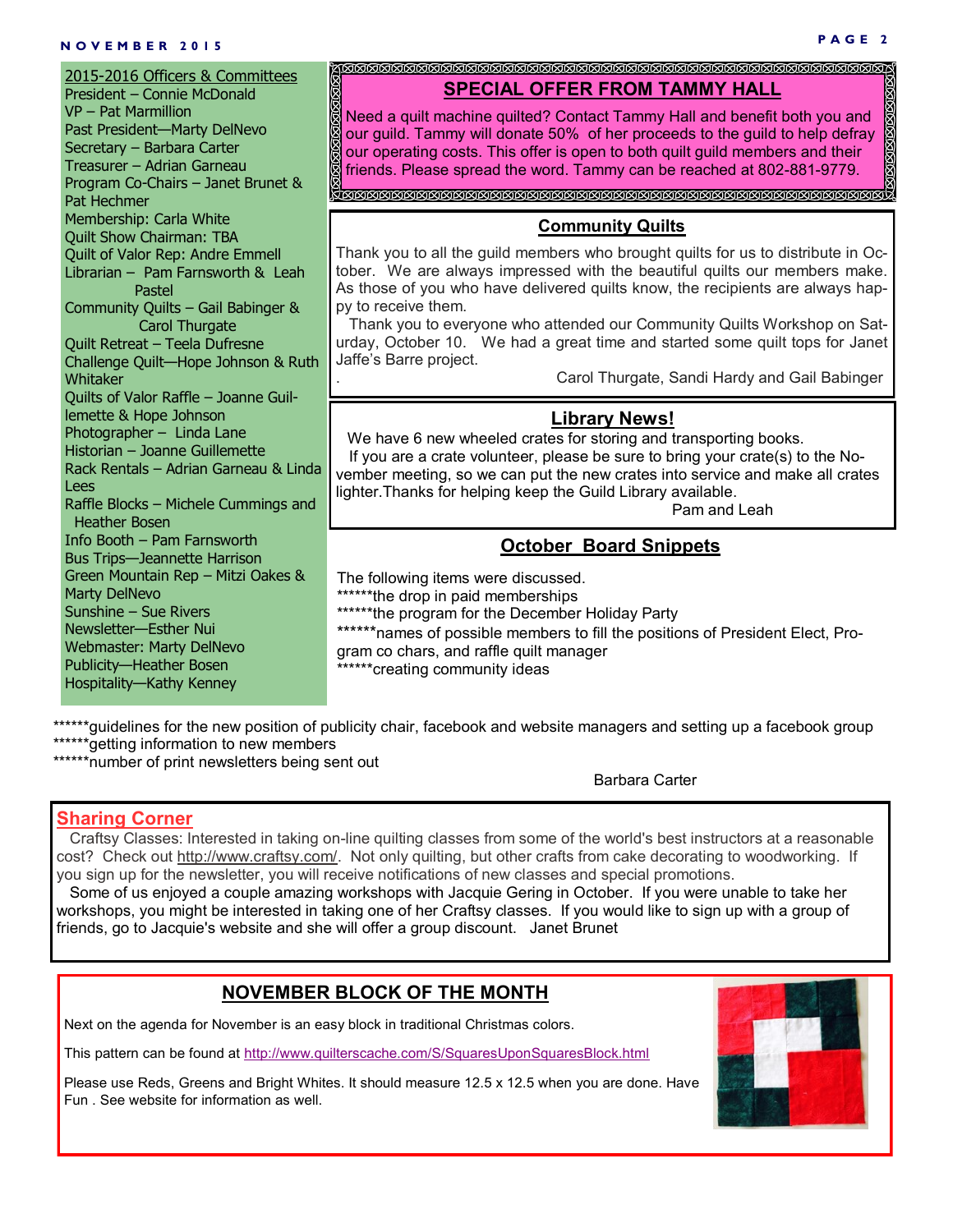#### **Champlain Valley Quilters' Guild Minutes, October 6th, 2015**

 President Connie MacDonald opened the meeting and welcomed everyone. She reminded members to pay their membership dues to Carla White, and asked anyone with money to turn in, to see Adrian Garneau at the break. She asked if anyone would be available to sell raffle tickets at a tractor festival this Sunday. Hope Johnson reported that the sunflower quilt which members had helped make, was sold for \$2700.00. This income will provide a living from bees for 8 families. A reception to open the exhibit of challenge quilts at the Shelburne Library will be held on October  $22^{nd}$  from 6.30 to 7.30 p.m.

Kathy Kenny introduced two new members and 4 guests.

 Pat Hechmer introduced the speaker, Jackie Gering who displayed several of her quilts, illustrating her quilting development as a modern quilter today.

After the speaker, members joined together in small groups to introduce themselves and greet others.

 The minutes of the September meeting were approved as printed on a motion by Teela Dufresne and Lynn Hoffelt. Adrian reported \$173.00 had been raised at the Harvest Festival at Shelburne Farms for the raffle quilt. We have reached a disappointing 37 percent of our goal and members have to remember that the intake from these sales help defray all Guild expenses except for speakers.

 Caroline Edmunds has quilting hoops to give away. Carol Thurgate and Janet Jaffe announced that a community quilts workshop will be held on October 10 at the Methodist church in Essex. Janet asked members to consider making small quilts for children. The quilts will be given away for Christmas by Kim Portalupi. These quilts are due at the December meeting, and Kim has fabric and patterns available for anyone interested in participating.

 Marty DelNevo announced that Kathy Alyce has magazines and books to give away. They need to be picked up however. The library may acquire some of these books and magazines and the rest will be sold. Collette Kaiser and Laura Clements agreed to pick them up.

 Ruth Whitaker announced the winners of the Challenge quilt contest. 25 quilts were entered, First Prize went to Marya Lowe; the second prize went to Jeanette Harrison and the third prize went to Jane Massena. The October Board meeting will be held at the Williston Library, October11th at 6:00 pm.

 Michelle Cummings announced the receipt of 21 bibs. These will be given to the Children's Hospital at the UVM Medical Center. The November raffle block is on the website already and will be in the newsletter.

 Andre Emmell informed us that about 30 quilts are in the process of being finished for Quilts of Valor. He will be working with the State Commander to distribute quilts to veterans. He suggested members make a 12 inch block of their choosing, and volunteers will transform them into quilts. Joanne Guilmette presented Adrian Garneau with the Quilt of Valor raffle prize.

 Connie informed us that Pat Marmilion, our president elect will be moving in January. To ensure the life of this Guild, Connie asked members to consider volunteering for the position of vice president. The meeting adjourned on a motion of Marty DelNevo and Audrey Moore.

Show and Tell was held.

Barbara Carter

#### **QUILTS OF VALOR RAFFLE**

Again, we are asking for items for the Quilts of Valor raffle...These do not have to be quilting items, they can be new or like new items that we can put into a basket with other items to have for the raffle. Please contact Hope Johnson or Joanne Guillemette with items you would like to donate. Thank you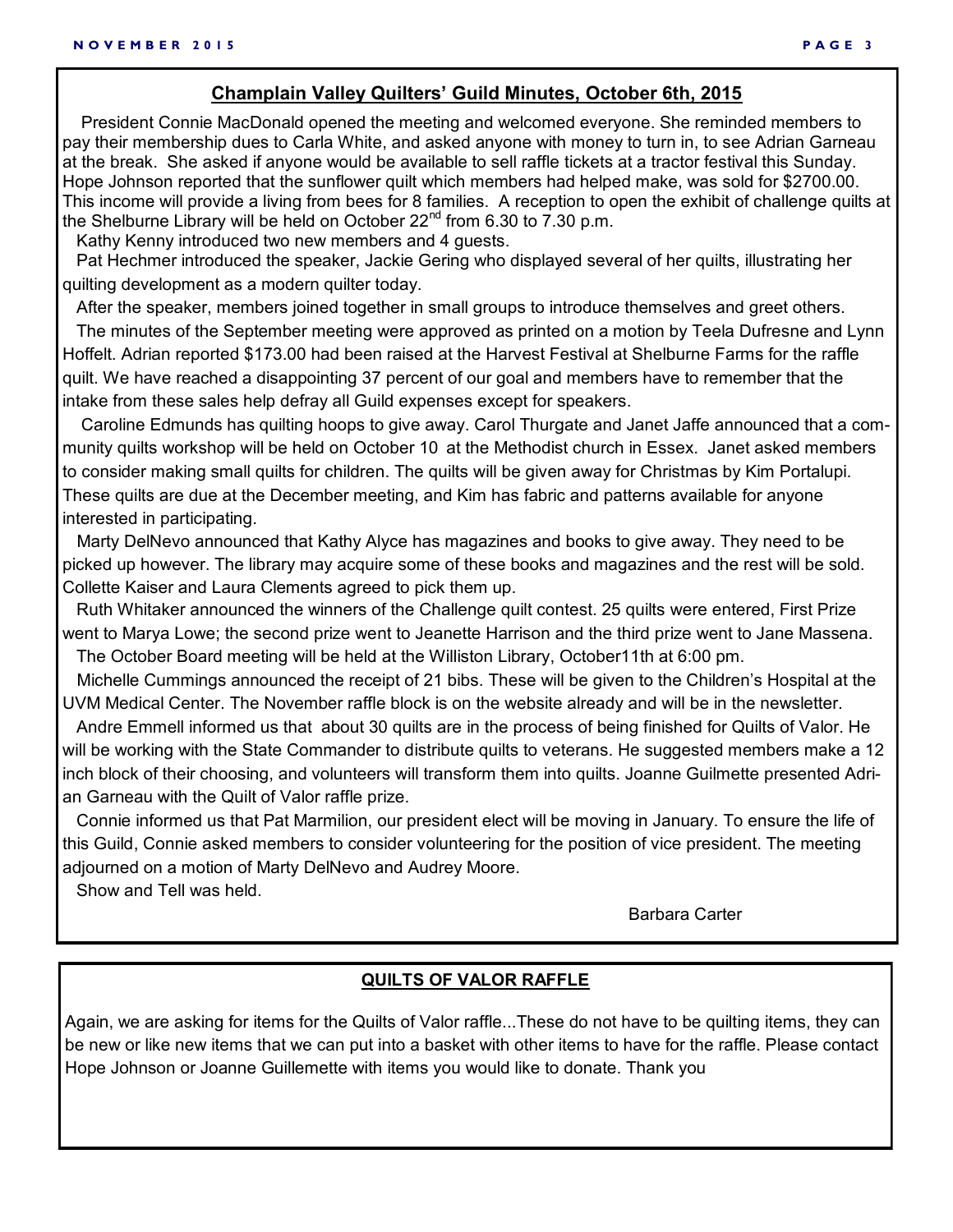## **CVQG Programs/Workshops 2013-2014**

## **Wednesday November 4 Workshops: The Process of Landscape Design…**

## **Landscapes in Cotton: Layering for Space (am)**

## **Advanced Landscapes: A Design Class (pm)**

**Time:** 9:00am to noon (am class) / 1pm to 4 pm (pm class) **Cost:** \$30 for any one half day workshop (\$35 non-members),

\$45 for full day (\$50 non-members)

**Skill Level:** The morning class is applicable to any skill level. Those taking the afternoon class should have prior experience in creating a fabric landscape, or have taken the morning class so they have an understanding of the process.

 Jo will offer two landscape workshops on the same day. In the morning workshop, learn to layer fabric to create landscapes from simple to complex. Instead of piecing with patterns, enjoy freecutting and building simple shapes using theories of perspective to suggest landscapes with illusions of space and distance, light effects, and glowing color

The afternoon workshop will build on the morning workshop in demonstrating how to enhance or change a landscape. While the morning workshop will work with fabric, the afternoon workshop will work with black and white and color copies of landscapes. The class will explore landscape enhancement, re-structuring, repeating, and morphing to make the basic

\*\*\*\*\*\*\*\*\*\*\*\*\*\*\*\*\*\*\*\*\*\*\*\*\*\*\*





landscape richer and more interesting. Paper exercises lead to expanded layouts with multiple views and shifting focus. This is a good class for a group with experience in creating landscapes. Students in the afternoon class are invited to bring a landscape they have completed or are working to complete. The last half hour of the class will be devoted to a group critique of these works.

## **Raffle Quilt Tickets**

The winning ticket for our 2015 raffle quilt, *Midnight Square Dance*, will be drawn at our regular guild meeting on **December 1.** Just four more weeks to sell/buy the winner! Tickets may be picked up at either the November or December meeting, or call me at 863-5042 and make arrangements to get more tickets. Remember, this is our big fund raiser for the year. Pictures of the quilt may be seen on the guild website, www.cvqgvt.org.

Thanks to everyone for your support! Thanks to everyone for your support!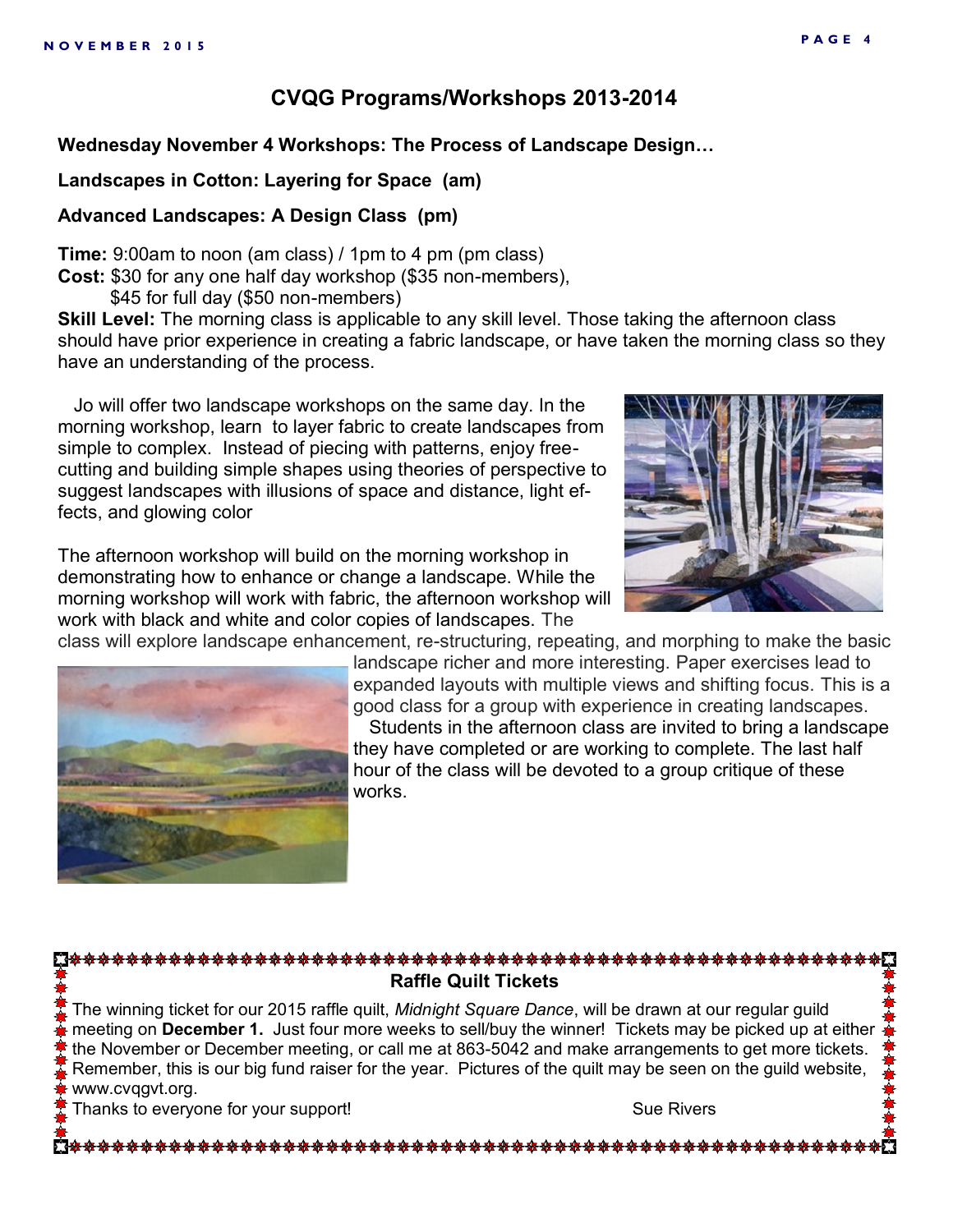## **P A G E 5 N O V E M B E R 2 0 1 5**

| Champlain Valley Quilters' Guild - Fall Workshop Registration                                                                                                                              |                                                                                                         |  |
|--------------------------------------------------------------------------------------------------------------------------------------------------------------------------------------------|---------------------------------------------------------------------------------------------------------|--|
|                                                                                                                                                                                            | Check #s __________                                                                                     |  |
|                                                                                                                                                                                            | Phone <u>and the second second</u>                                                                      |  |
| Wednesday Nov. 4: 9 AM to Noon Jo Diggs Landscapes in Cotton                                                                                                                               |                                                                                                         |  |
| Wednesday Nov. 4: 1 PM to 4 PM Jo Diggs Advanced Landscapes<br>Members: \$30 for any one of Jo's workshops, \$45 for both<br>Non-members: \$35 for any one of Jo's workshop, \$50 for both |                                                                                                         |  |
| Mail checks for Jo's workshops to Janet Brunet, 60 Mills Point Road, Colchester, VT 05446<br>CVQG. Sign up at the meeting or, after confirming availability.<br>programs@cvggvt.org        | Payment is required at time of sign-up. Please write separate checks for each class and make payable to |  |

Workshop Cancellation Policy: A refund will be given only if a) the paid student cancels one month or more before the workshop or b) the slot this person has paid for can be filled from the waiting list or c) the workshop is canceled.

#### **Sew-In Announcement**

Our next sew-in at Yankee Pride (9 Main Street in Essex Junction) will be from 12 pm to 4 pm on Saturday, November 21st. Feel free to come for as long or short a period as you would like.

Bring whatever project(s) you would like to work on, as well as cutting tools and your machine if you need it. Yankee Pride has irons, ironing boards & cutting mats available, so you don't need to bring those items if you don't want to. This is not specifically for community quilts, so make sure to bring a project to work on. This is a free event, as Yankee Pride generously offers their classroom space at no charge when they don't have classes going on. There is no need to RSVP; just come if you can, when you can. Contact Adrian Garneau with any questions at adrian\_garneau@yahoo.com or 802-891-6543

#### **Pop-up Work Groups**

This is the place to meet up with fellow quilters for short term projects. Have fun, get to know other guild members, share skills and be inspired. Anyone can be a leader and advertise here. Any member can join in.

Project ideas are endless. Would you like to work with others on a free online tutorial? Work together in Craftsy classes? Make small gifts? Community project? Design? Work on ufo's and get some inspiration to finish? Just quilt?

To submit a popup, contact Janet Brunet. Jbrunetvt @ gmail.com or phone in guild directory. Let's get started!

**Pop-up Project: Karen Eckmeier's Accidental Landscapes Date/time: Monday, November 9, 9am -4 or when done** We should be able to create a simple landscape in a day with Karen's easy technique. https:// www.youtube.com/watch?v=ObTxKp7U9VE Leader: Janet Brunet, [jbrunetvt@gmail.com,](mailto:jbrunetvt@gmail.com) 846-7392 Location: My home, 60 Mills Point Road, Colchester Number of people: the first 4 to contact me. Table, sewing machine & supplies needed.